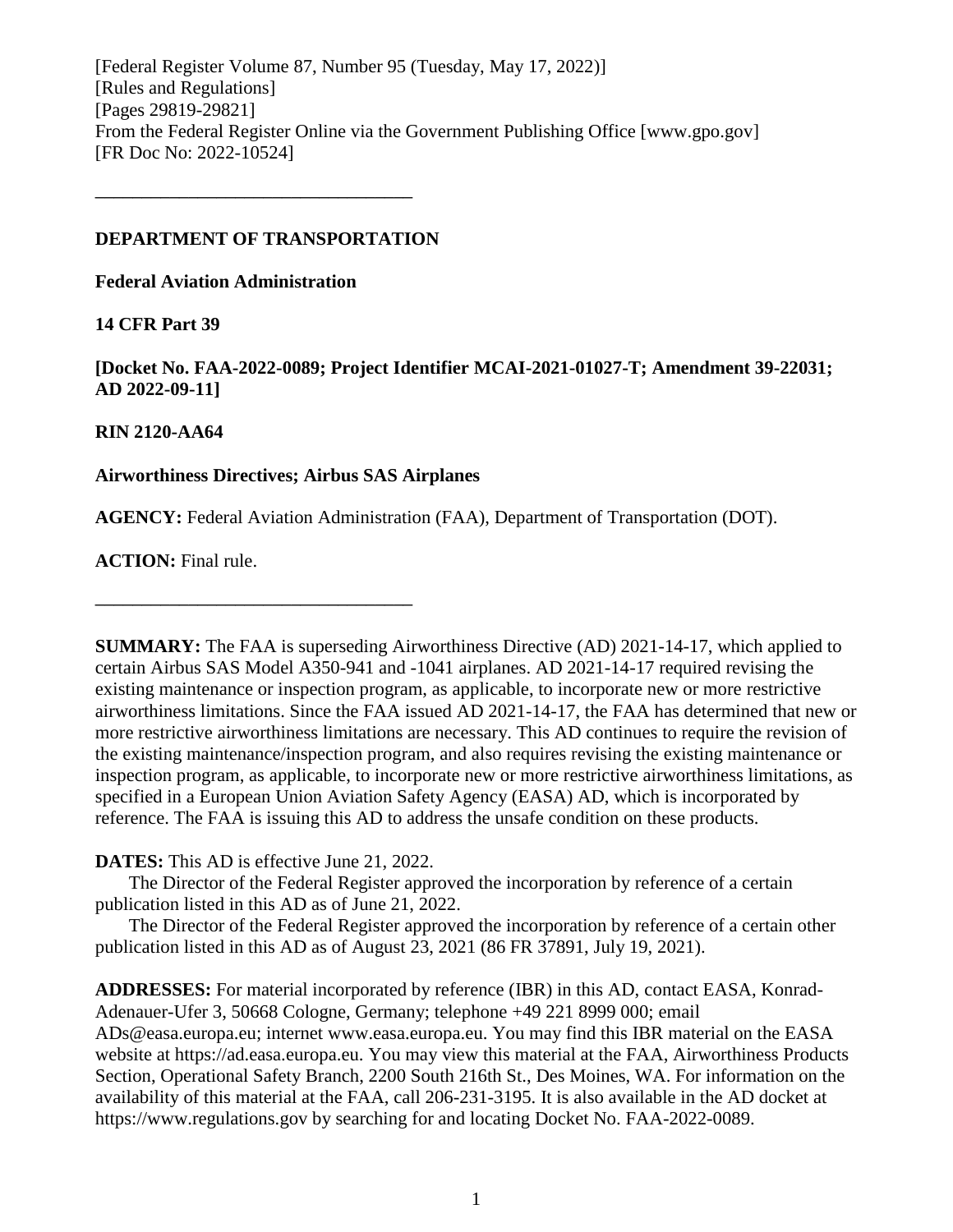#### **Examining the AD Docket**

You may examine the AD docket at https://www.regulations.gov by searching for and locating Docket No. FAA-2022-0089; or in person at Docket Operations between 9 a.m. and 5 p.m., Monday through Friday, except Federal holidays. The AD docket contains this final rule, the mandatory continuing airworthiness information (MCAI), any comments received, and other information. The address for Docket Operations is U.S. Department of Transportation, Docket Operations, M-30, West Building Ground Floor, Room W12-140, 1200 New Jersey Avenue SE, Washington, DC 20590.

**FOR FURTHER INFORMATION CONTACT:** Dan Rodina, Aerospace Engineer, Large Aircraft Section, International Validation Branch, FAA, 2200 South 216th St., Des Moines, WA 98198; telephone and fax 206-231-3225; email Dan.Rodina@faa.gov.

## **SUPPLEMENTARY INFORMATION: Background**

EASA, which is the Technical Agent for the Member States of the European Union, has issued EASA AD 2021-0207, dated September 15, 2021 (EASA AD 2021-0207) (also referred to as the MCAI), to correct an unsafe condition for all Airbus SAS Model A350-941 and -1041 airplanes.

The FAA issued a notice of proposed rulemaking (NPRM) to amend 14 CFR part 39 to supersede AD 2021-14-17, Amendment 39-21644 (86 FR 37891, July 19, 2021) (AD 2021-14-17). AD 2021-14-17 applied to certain Airbus SAS Model A350-941 and -1041 airplanes. The NPRM published in the Federal Register on February 7, 2022 (87 FR 6795). The NPRM was prompted by a determination that new or more restrictive airworthiness limitations are necessary. The NPRM proposed to retain the requirements in AD 2021-14-17, and also proposed to require revising the existing maintenance or inspection program, as applicable, to incorporate new or more restrictive airworthiness limitations, as specified in EASA AD 2021-0207.

The FAA is issuing this AD to address reduced structural integrity of the airplane. See the MCAI for additional background information.

## **Discussion of Final Airworthiness Directive**

#### **Comments**

The FAA received comments from the Air Line Pilots Association who supported the NPRM without change.

#### **Conclusion**

The FAA reviewed the relevant data, considered the comment received, and determined that air safety requires adopting this AD as proposed. Except for minor editorial changes, this AD is adopted as proposed in the NPRM. None of the changes will increase the economic burden on any operator. Accordingly, the FAA is issuing this AD to address the unsafe condition on these products.

#### **Related Service Information Under 1 CFR Part 51**

EASA AD 2021-0207 describes new or more restrictive airworthiness limitations for airplane structures and safe life limits.

This AD would also require EASA AD 2020-0210, dated October 5, 2020, which the Director of the Federal Register approved for incorporation by reference as of August 23, 2021 (86 FR 37891, July 19, 2021).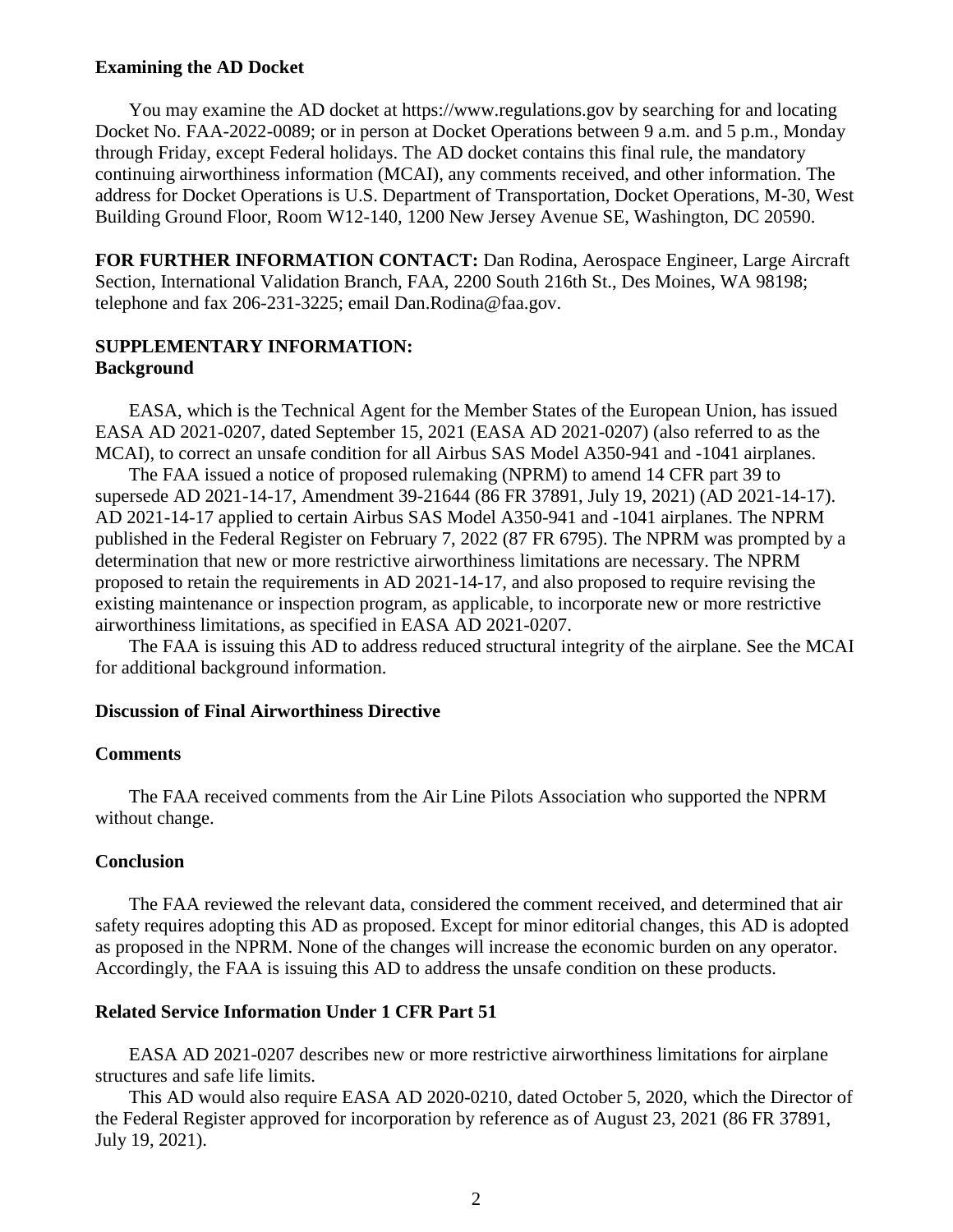This material is reasonably available because the interested parties have access to it through their normal course of business or by the means identified in the ADDRESSES section.

#### **Costs of Compliance**

The FAA estimates that this AD affects 15 airplanes of U.S. registry. The FAA estimates the following costs to comply with this AD:

The FAA estimates the total cost per operator for the retained actions from AD 2021-14-17 to be \$7,650 (90 work-hours x \$85 per work-hour). The FAA has determined that revising the existing maintenance or inspection program takes an average of 90 work-hours per operator, although the agency recognizes that this number may vary from operator to operator. Since operators incorporate maintenance or inspection program changes for their affected fleet(s), the FAA has determined that a per-operator estimate is more accurate than a per-airplane estimate.

The FAA estimates the total cost per operator for the new actions to be \$7,650 (90 work-hours x \$85 per work-hour).

#### **Authority for This Rulemaking**

Title 49 of the United States Code specifies the FAA's authority to issue rules on aviation safety. Subtitle I, section 106, describes the authority of the FAA Administrator. Subtitle VII: Aviation Programs, describes in more detail the scope of the Agency's authority.

The FAA is issuing this rulemaking under the authority described in Subtitle VII, Part A, Subpart III, Section 44701: General requirements. Under that section, Congress charges the FAA with promoting safe flight of civil aircraft in air commerce by prescribing regulations for practices, methods, and procedures the Administrator finds necessary for safety in air commerce. This regulation is within the scope of that authority because it addresses an unsafe condition that is likely to exist or develop on products identified in this rulemaking action.

#### **Regulatory Findings**

This AD will not have federalism implications under Executive Order 13132. This AD will not have a substantial direct effect on the States, on the relationship between the national government and the States, or on the distribution of power and responsibilities among the various levels of government.

For the reasons discussed above, I certify that this AD:

- (1) Is not a "significant regulatory action" under Executive Order 12866,
- (2) Will not affect intrastate aviation in Alaska, and

(3) Will not have a significant economic impact, positive or negative, on a substantial number of small entities under the criteria of the Regulatory Flexibility Act.

#### **List of Subjects in 14 CFR Part 39**

Air transportation, Aircraft, Aviation safety, Incorporation by reference, Safety.

#### **The Amendment**

Accordingly, under the authority delegated to me by the Administrator, the FAA amends 14 CFR part 39 as follows:

#### **PART 39–AIRWORTHINESS DIRECTIVES**

1. The authority citation for part 39 continues to read as follows: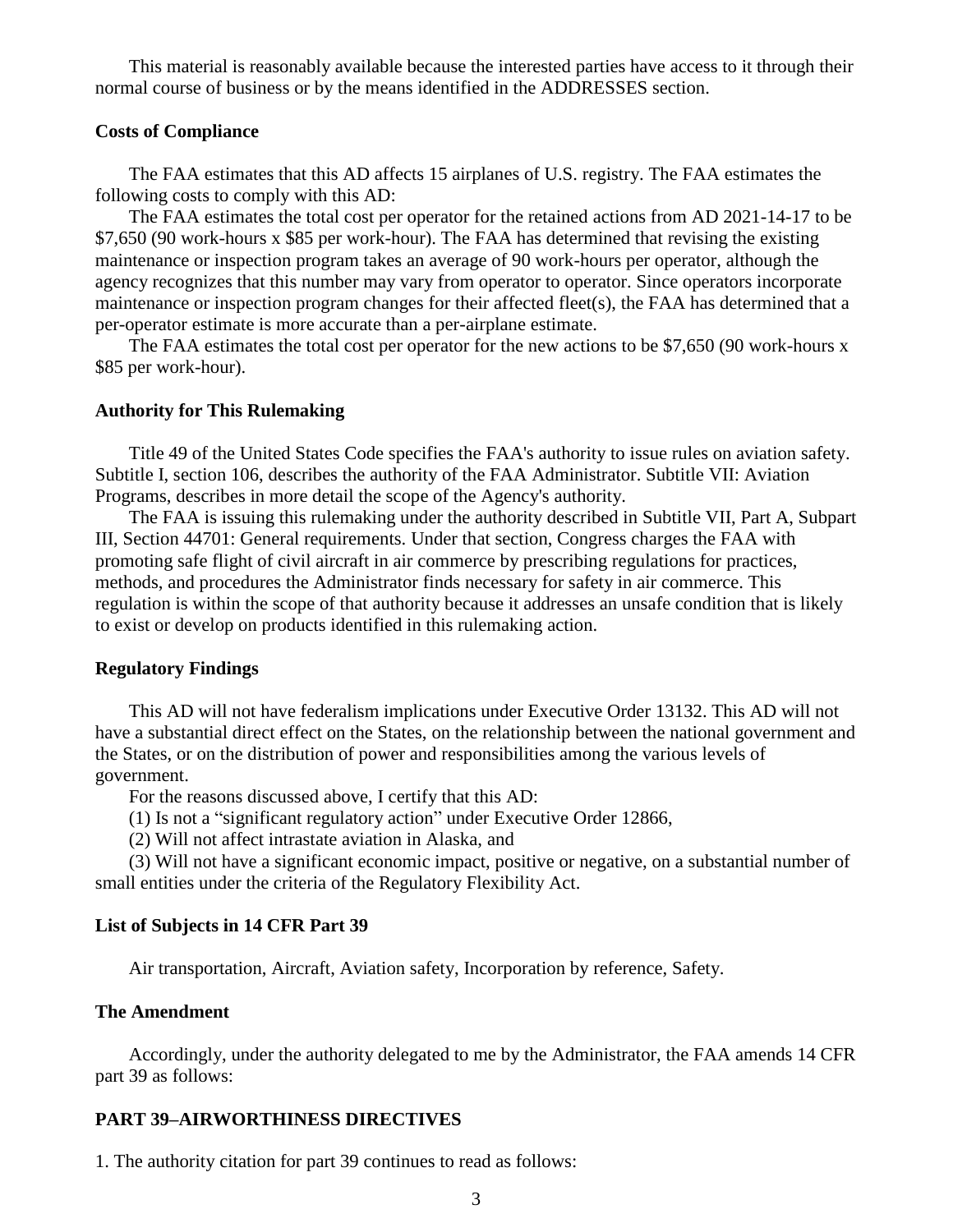Authority: 49 U.S.C. 106(g), 40113, 44701.

## **§ 39.13 [Amended]**

- 2. The FAA amends § 39.13 by:
- a. Removing Airworthiness Directive (AD) 2021-14-17, Amendment 39-21644 (86 FR 37891, July
- 19, 2021); and
- b. Adding the following new AD: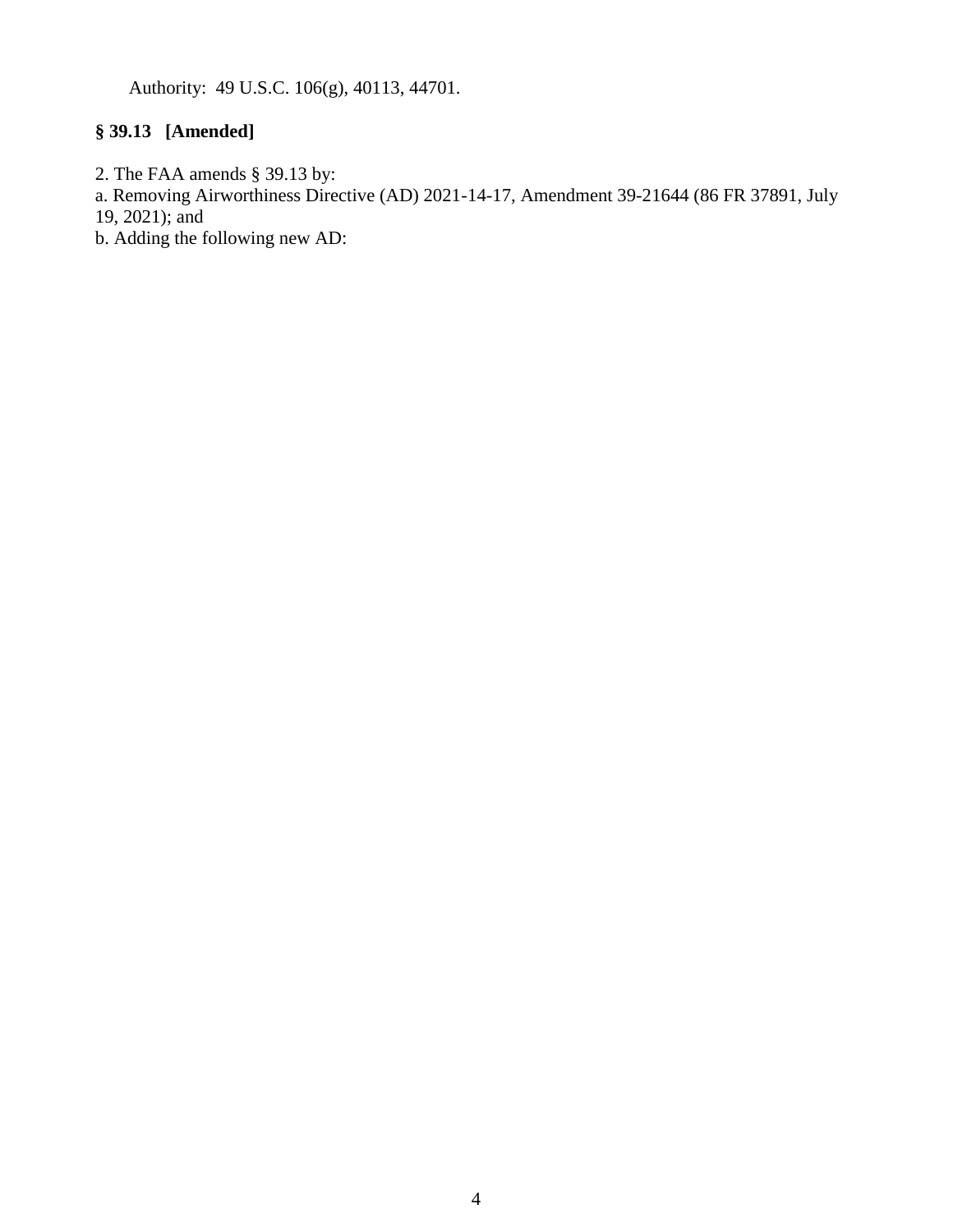

# **AIRWORTHINESS DIRECTIVE**

**www.faa.gov/aircraft/safety/alerts/** www.gpoaccess.gov/fr/advanced.html

**2022-09-11 Airbus SAS:** Amendment 39-22031; Docket No. FAA-2022-0089; Project Identifier MCAI-2021-01027-T.

## **(a) Effective Date**

This airworthiness directive (AD) is effective June 21, 2022.

## **(b) Affected ADs**

This AD replaces AD 2021-14-17, Amendment 39-21644 (86 FR 37891, July 19, 2021) (AD 2021-14-17).

## **(c) Applicability**

This AD applies to Airbus SAS Model A350-941 and -1041 airplanes, certificated in any category, with an original airworthiness certificate or original export certificate of airworthiness issued on or before June 30, 2021.

## **(d) Subject**

Air Transport Association (ATA) of America Code 05, Time Limits/Maintenance Checks.

## **(e) Reason**

This AD was prompted by a determination that new or more restrictive airworthiness limitations are necessary. The FAA is issuing this AD to address reduced structural integrity of the airplane.

## **(f) Compliance**

Comply with this AD within the compliance times specified, unless already done.

## **(g) Retained Maintenance or Inspection Program Revision, With No Changes**

This paragraph restates the requirements of paragraph (g) of AD 2021-14-17, with no changes. For airplanes with an original airworthiness certificate or original export certificate of airworthiness issued on or before May 29, 2020: Except as specified in paragraph (h) of this AD, comply with all required actions and compliance times specified in, and in accordance with, European Union Aviation Safety Agency (EASA) AD 2020-0210, dated October 5, 2020 (EASA AD 2020-0210). Accomplishing the revision of the existing maintenance or inspection program required by paragraph (j) of this AD terminates the requirements of this paragraph.

## **(h) Retained Exceptions to EASA AD 2020-0210, With No Changes**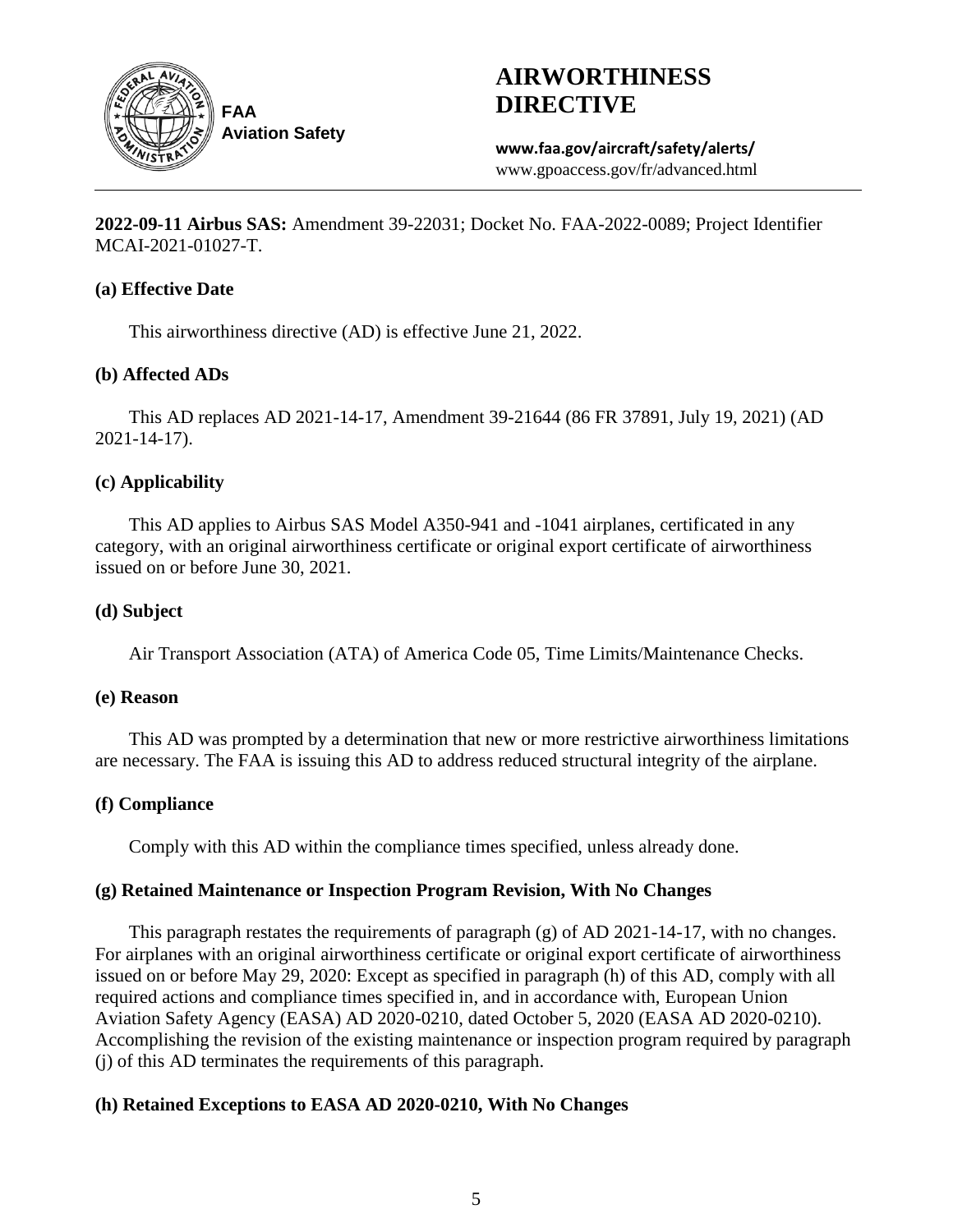This paragraph restates the requirements of paragraph (h) of AD 2021-14-17, with no changes. For airplanes with an original airworthiness certificate or original export certificate of airworthiness issued on or before May 29, 2020:

(1) Where EASA AD 2020-0210 refers to its effective date, this AD requires using August 23, 2021 (the effective date of AD 2021-14-17).

(2) The requirements specified in paragraphs (1) and (2) of EASA AD 2020-0210 do not apply to this AD.

(3) Paragraph (3) of EASA AD 2020-0210 specifies revising "the approved AMP" within 12 months after its effective date, but this AD requires revising the existing maintenance or inspection program, as applicable, within 90 days after August 23, 2021 (the effective date of AD 2021-14-17).

(4) The initial compliance time for doing the tasks specified in paragraph (3) of EASA 2020- 0210 is at the "applicable thresholds" as incorporated by the requirements of paragraph (3) of EASA AD 2020-0210, or within 90 days after August 23, 2021 (the effective date of AD 2021-14-17), whichever occurs later.

(5) The provisions specified in paragraphs (4) and (5) of EASA AD 2020-0210 do not apply to this AD.

(6) The "Remarks" section of EASA AD 2020-0210 does not apply to this AD.

## **(i) Retained Provisions for Alternative Actions or Intervals, With a New Exception**

This paragraph restates the requirements of paragraph (i) of AD 2021-14-17, with a new exception. For airplanes with an original airworthiness certificate or original export certificate of airworthiness issued on or before May 29, 2020: Except as required by paragraph (j) of this AD, after the existing maintenance or inspection program has been revised as required by paragraph (g) of this AD, no alternative actions (e.g., inspections) or intervals are allowed unless they are approved as specified in the provisions of the "Ref. Publications" section of EASA AD 2020-0210.

## **(j) New Maintenance or Inspection Program Revision**

Except as specified in paragraph (k) of this AD: Comply with all required actions and compliance times specified in, and in accordance with, EASA AD 2021-0207, dated September 15, 2021 (EASA AD 2021-0207). Accomplishing the revision of the existing maintenance or inspection program required by this paragraph terminates the requirements of paragraph  $(g)$  of this AD.

## **(k) Exceptions to EASA AD 2021-0207**

(1) Where EASA AD 2021-0207 refers to its effective date, this AD requires using the effective date of this AD.

(2) The requirements specified in paragraphs (1) and (2) of EASA AD 2021-0207 do not apply to this AD.

(3) Paragraph (3) of EASA AD 2021-0207 specifies revising "the approved AMP" within 12 months after its effective date, but this AD requires revising the existing maintenance or inspection program, as applicable, within 90 days after the effective date of this AD.

(4) The initial compliance time for doing the tasks specified in paragraph (3) of EASA AD 2021- 0207 is at the applicable "thresholds" as incorporated by the requirements of paragraph (3) of EASA AD 2021-0207, or within 90 days after the effective date of this AD, whichever occurs later.

(5) The provisions specified in paragraphs (4) and (5) of EASA AD 2021-0207 do not apply to this AD.

(6) The "Remarks" section of EASA AD 2021-0207 does not apply to this AD.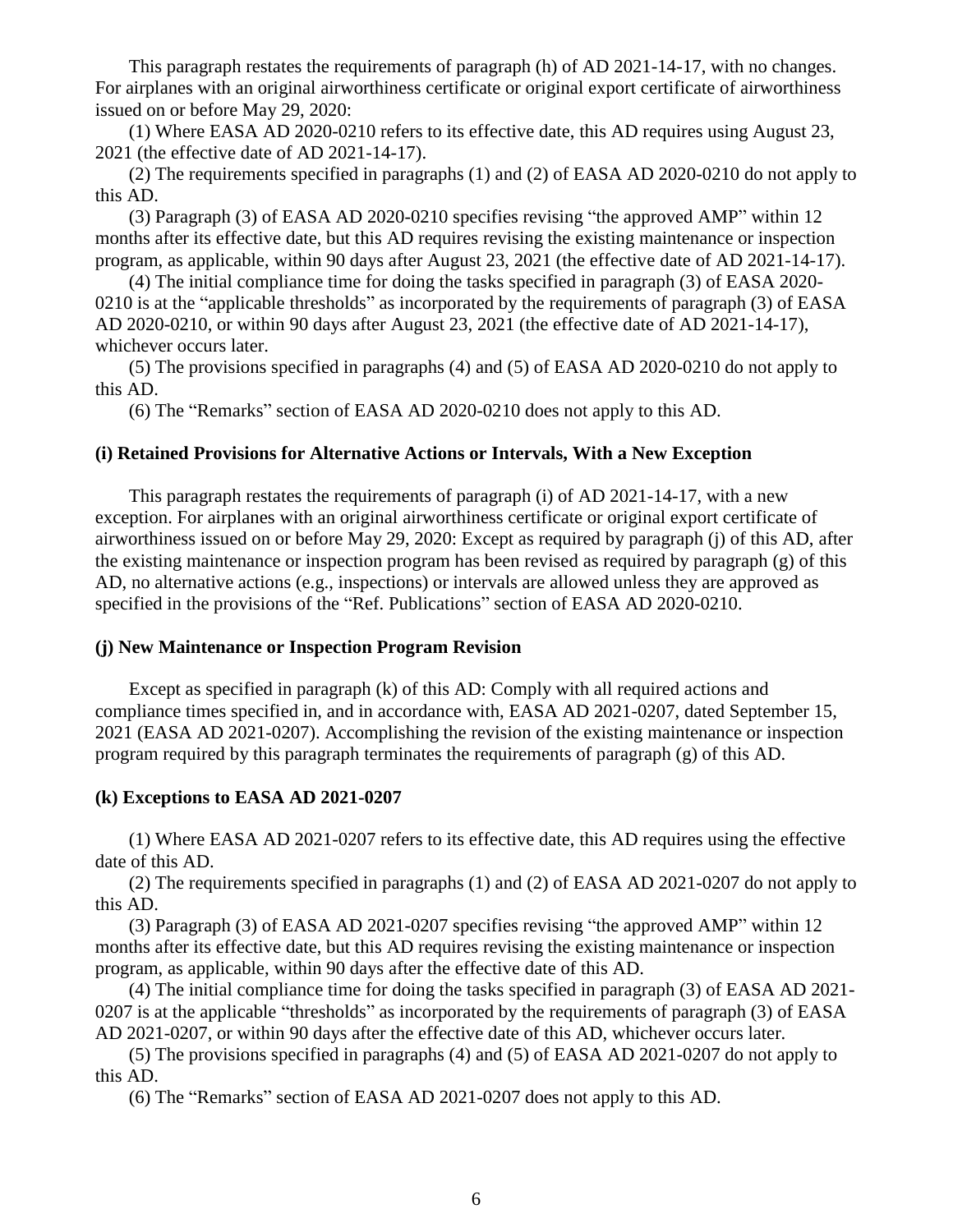#### **(l) New Provisions for Alternative Actions and Intervals**

After the existing maintenance or inspection program has been revised as required by paragraph (j) of this AD, no alternative actions (e.g., inspections) and intervals are allowed unless they are approved as specified in the provisions of the "Ref. Publications" section of EASA AD 2021-0207.

#### **(m) Additional AD Provisions**

The following provisions also apply to this AD:

(1) Alternative Methods of Compliance (AMOCs): The Manager, Large Aircraft Section, International Validation Branch, FAA, has the authority to approve AMOCs for this AD, if requested using the procedures found in 14 CFR 39.19. In accordance with 14 CFR 39.19, send your request to your principal inspector or responsible Flight Standards Office, as appropriate. If sending information directly to the Large Aircraft Section, International Validation Branch, send it to the attention of the person identified in paragraph (n) of this AD. Information may be emailed to: 9-AVS-AIR-730- AMOC@faa.gov. Before using any approved AMOC, notify your appropriate principal inspector, or lacking a principal inspector, the manager of the responsible Flight Standards Office.

(2) Contacting the Manufacturer: For any requirement in this AD to obtain instructions from a manufacturer, the instructions must be accomplished using a method approved by the Manager, Large Aircraft Section, International Validation Branch, FAA; or EASA; or Airbus SAS's EASA Design Organization Approval (DOA). If approved by the DOA, the approval must include the DOAauthorized signature.

#### **(n) Related Information**

For more information about this AD, contact Dan Rodina, Aerospace Engineer, Large Aircraft Section, International Validation Branch, FAA, 2200 South 216th St., Des Moines, WA 98198; telephone and fax 206-231-3225; email Dan.Rodina@faa.gov.

#### **(o) Material Incorporated by Reference**

(1) The Director of the Federal Register approved the incorporation by reference (IBR) of the service information listed in this paragraph under 5 U.S.C. 552(a) and 1 CFR part 51.

(2) You must use this service information as applicable to do the actions required by this AD, unless this AD specifies otherwise.

(3) The following service information was approved for IBR on June 21, 2022.

(i) European Union Aviation Safety Agency AD 2021-0207, dated September 15, 2021.

(ii) [Reserved]

(4) The following service information was approved for IBR on August 23, 2021 (86 FR 37891, July 19, 2021).

(i) European Union Aviation Safety Agency AD 2020-0210, dated October 5, 2020.

(ii) [Reserved]

(5) For EASA ADs 2020-0210 and 2021-0207, contact EASA, Konrad-Adenauer-Ufer 3, 50668 Cologne, Germany; telephone +49 221 8999 000; email ADs@easa.europa.eu; Internet www.easa.europa.eu. You may find these EASA ADs on the EASA website at https://ad.easa.europa.eu.

(6) You may view this material at the FAA, Airworthiness Products Section, Operational Safety Branch, 2200 South 216th St., Des Moines, WA. For information on the availability of this material at the FAA, call 206-231-3195.

(7) You may view this material that is incorporated by reference at the National Archives and Records Administration (NARA). For information on the availability of this material at NARA, email fr.inspection@nara.gov, or go to https://www.archives.gov/federal-register/cfr/ibr-locations.html.